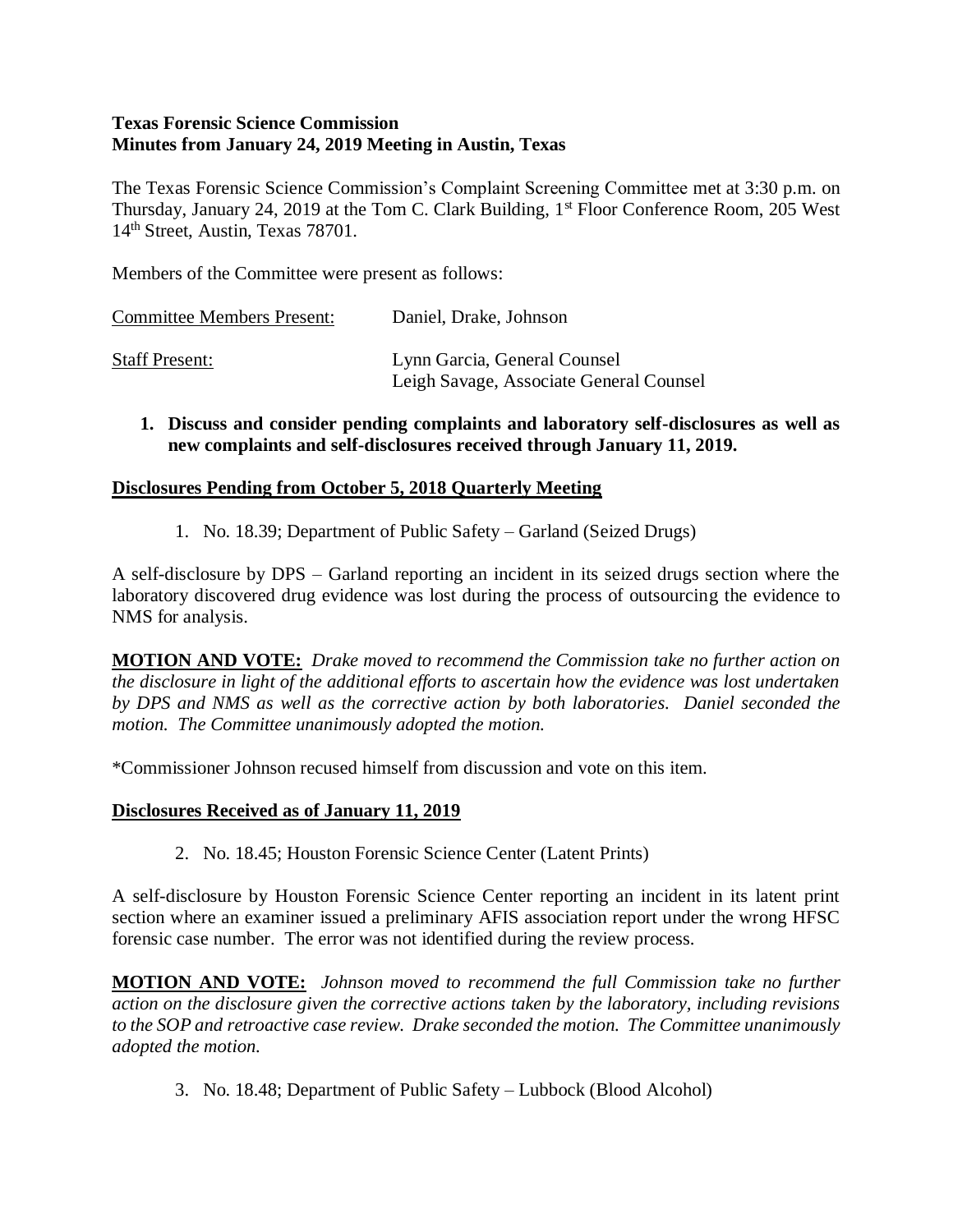A self-disclosure by DPS Lubbock reporting an incident in its toxicology section where a blood kit was lost.

**MOTION AND VOTE:** *Drake moved to recommend the full Commission take no further action on the disclosure given the corrective actions taken by the laboratory, including the 100% vault review and other attempts to retrieve the missing evidence. Daniel seconded the motion. The Committee unanimously adopted the motion.*

\*Commissioner Johnson recused himself from discussion and vote on this item.

4. No. 18.51; Department of Public Safety – Lubbock (Seized Drugs)

A self-disclosure by DPS Lubbock reporting an incident in its seized drugs section where evidence from a case was destroyed by mistake.

**MOTION AND VOTE:** *Drake moved to recommend the full Commission take no further action on the disclosure given the corrective actions taken by the laboratory. Daniel seconded the motion. The Committee unanimously adopted the motion.*

\*Commissioner Johnson recused himself from discussion and vote on this item.

5. No. 18.52; Houston Forensic Science Center (Crime Scene)

A self-disclosure by Houston Forensic Science Center reporting an incident in its crime scene section where a crime scene investigator used her own alternate light source at multiple crime scenes to identify biological fluids such as blood, saliva and semen.

**MOTION AND VOTE:** *Drake moved to recommend the full Commission take no further action on the disclosure given the corrective actions taken by the laboratory and to concur with the laboratory's misconduct finding. Johnson seconded the motion. The Committee unanimously adopted the motion.*

6. No. 18.56; Department of Public Safety – Midland (Seized Drugs)

A self-disclosure by DPS Midland reporting an incident in the laboratory's seized drug section where .13 grams of cocaine for one case was missing.

**MOTION AND VOTE:** *Drake moved to recommend the Commission take no further action on the disclosure given the corrective actions taken by the laboratory, including attempts to retrieve/locate the evidence and repositioning the analyst's workplace. Daniel seconded the motion. Committee unanimously adopted the motion.*

\*Commissioner Johnson recused himself from discussion and vote on this item.

7. No. 19.03; Department of Public Safety – Austin (Forensic Biology)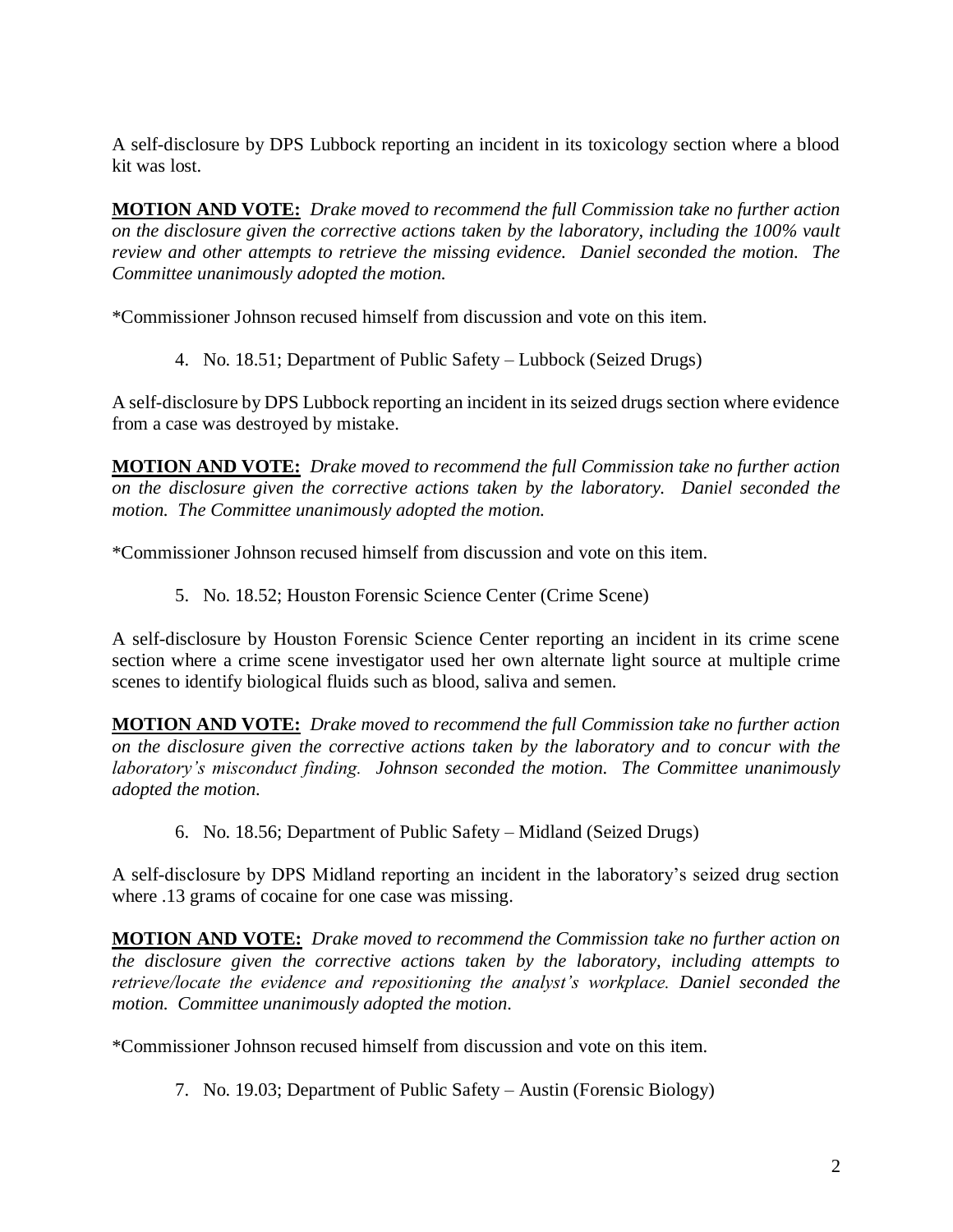A self-disclosure by DPS Austin reporting an incident where DNA evidence was excluded during a pre-trial evidentiary hearing due to policy violations by an analyst that came to light during testimony by the analyst at the hearing.

**MOTION AND VOTE:** *Drake moved to recommend the full Commission refer the disclosure to an outside panel of experts for investigation, review and disposition (consisting of Dawn Boswell, Tarrant County Assistant Criminal District Attorney and Conviction Integrity Unit Chief, Michael Coble, Associate Director of the University of North Texas Health Science Center – Center for Human Identification ("UNTHSC-CHI"), and Christina Capt, UNTHSC-CHI Forensic Analyst Technical Leader) given that the analyst who is the subject of the disclosure is currently employed at the Forensic Science Commission. Daniel seconded the motion. The Committee unanimously adopted the motion.*

\*Commissioner Johnson recused himself from discussion and vote on this item.

# **Complaints Pending from October 5, 2018 Quarterly Meeting**

8. No. 18.25; Keller, Chance D. (Department of Public Safety – Waco; Firearms/Toolmarks)

A complaint by Rob Keller for defendant Chance D. Keller, alleging incomplete DNA mixture and blood analyses by a DPS Waco analyst who retired without reporting all results obtained in the case, inadequacies in DPS Austin and DPS Waco laboratories for their inability to perform requested testing (DNA on bullet casings and testing to determine whether bullet casings were from a particular weapon) and failure to send items to other qualified laboratories or individuals to perform testing not done in DPS laboratories.

**MOTION AND VOTE:** *Daniel moved to recommend the full Commission dismiss the complaint and follow up with DPS on its system-level review of quality issues identified in the case folder. Drake seconded the motion. The Committee unanimously adopted the motion.*

9. No. 18.40; Tyler Flood & Associates (Department of Public Safety – Houston; Blood Alcohol)

A complaint by Tyler Flood &Associates reporting blood evidence mis-delivered by DPS to Mr. Flood's law office.

**MOTION AND VOTE:** *Drake moved to recommend the full Commission dismiss the complaint and send a letter to Mr. Flood describing the circumstances and corrective actions taken by DPS. Daniel seconded the motion. The FSC unanimously adopted the motion.*

\*Commissioner Johnson recused himself from discussion and vote on this item.

# **Complaints Received as of January 11, 2019**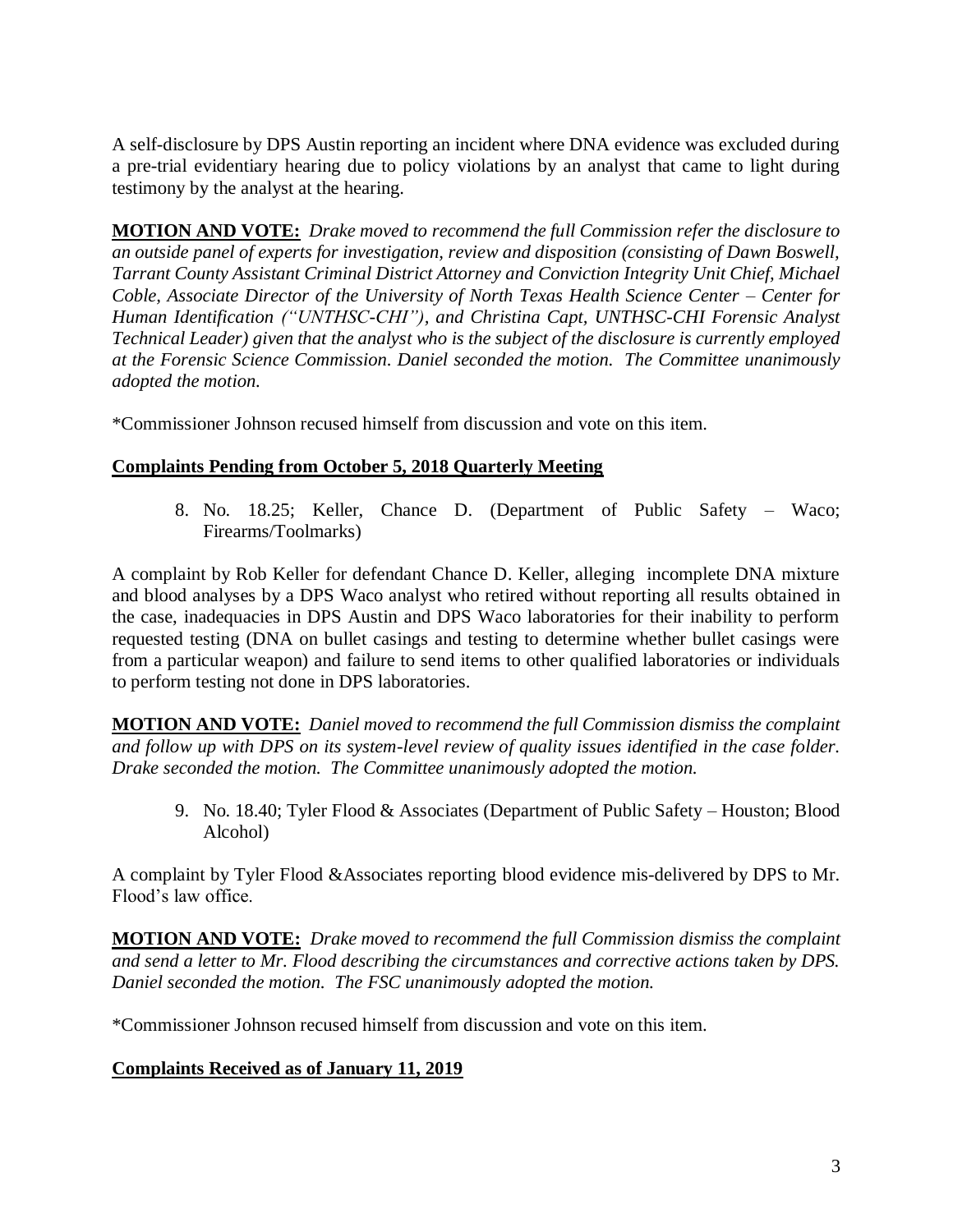10. No. 18.42; Richard, Tyrone D. (Houston Forensic Science Center/HPD; Toxicology)

A complaint by Tyrone Richard alleging a probation officer in Harris County withheld urinalysis records of negative drug tests in what appears to be a revocation of his parole for a possession of cocaine charge.

**MOTION AND VOTE:** *Drake moved to recommend the full Commission dismiss the complaint for failure to state an allegation of negligence or misconduct with regard to the analysis in the criminal case as the complaint is about the urinalysis performed during probation compliance and to explain to the complainant that the test is a presumptive test not subject to the Commission's jurisdiction. Daniel seconded the motion. The Committee unanimously adopted the motion.*

11. No. 18.43; Davis, Tommy W. (SANE K. Tarla-Rash; Sexual Assault Examination)

A complaint by Tommy Davis alleging a sexual assault nurse examiner caused injuries to the victim in his case, not Mr. Davis's assault of the victim.

**MOTION AND VOTE:** *Drake moved to recommend the full Commission dismiss the complaint for failure to state a credible allegation of negligence or misconduct related to the sexual assault nurse's exam in the case and because the issues are credibility issues to be decided in a court setting. Johnson seconded the motion. The Committee unanimously adopted the motion.*

12. No. 18.47; Mediano, Jacob (UNTHSC-CHI; DNA Paternity – Criminal)

A complaint by Jacob Mediano alleging UNTHSC-CHI failed to follow protocol and the law with respect to the DNA (paternity) analysis in his case.

**MOTION AND VOTE:** *Johnson moved to recommend the full Commission dismiss the complaint as there is no indication of any irregularity with the work performed by the laboratory. Drake seconded the motion. The Committee unanimously adopted the motion.*

13. No. 18.49; Sharmen, George for Patel & Guzman (Department of Public Safety – Austin; Blood Alcohol)

A complaint by defense attorney George Scharmen alleging DPS – Austin denied his request for copies of blood alcohol control data charts (or "batch rejection data") from a blood alcohol batch that includes data for two of his clients in violation of the laboratory's own disclosure policy.

**MOTION AND VOTE:** *Daniel moved to dismiss the complaint and provide Mr. Scharmen with the explanation prepared by DPS. Drake seconded the motion. The Committee unanimously adopted the motion.*

\*Commissioner Johnson recused himself from discussion and vote on this item.

14. No. 18.50; Scharmen, George for Seaman (Department of Public Safety – Austin; Blood Alcohol)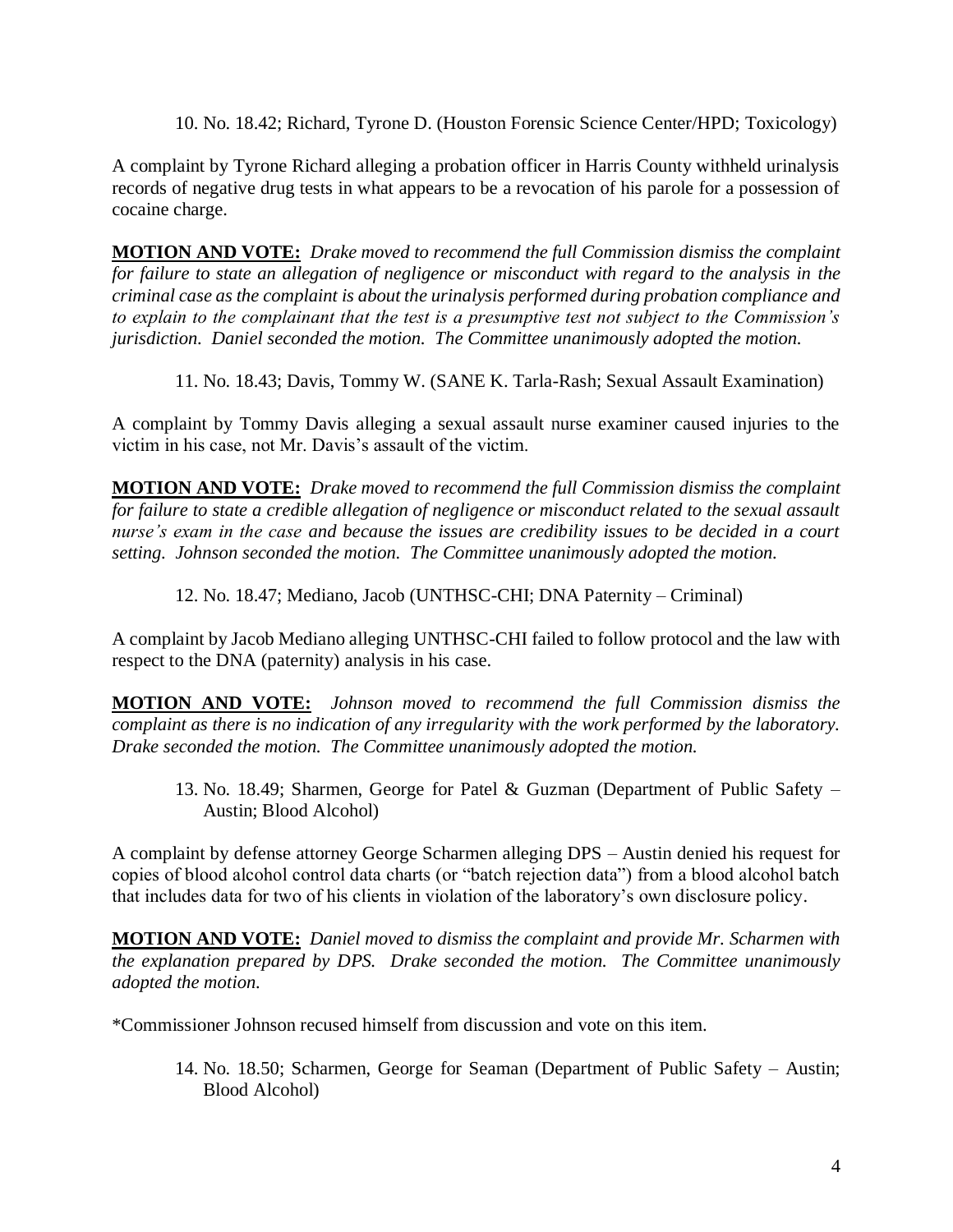A complaint by defense attorney George Scharmen alleging blood alcohol batch results that included results for his client were not scientifically reliable and notification to other defendants included in the batch should occur.

**MOTION AND VOTE:** *Drake moved to defer to the Commission's subject matter expert in this area, Dr. Sarah Kerrigan. Daniel seconded the motion. The Committee unanimously adopted the motion.*

\*Commissioner Johnson recused himself from discussion and vote on this item.

15. No. 18.53; Spence, Michael (Department of Public Safety – Weslaco; Forensic Biology)

A complaint by DNA consultant Michael Spence alleging forensic biology test results in a case he reviewed involving defendant Sam Benson, III were not obtained by DPS – Weslaco analyst Vanessa Nelson pursuant to policy and that Nelson's professionalism/integrity may be called into question based on a prior incident when Nelson was employed at HPD.

**MOTION AND VOTE:** *Daniel moved to defer to the Commission's forensic biology subject matter expert, Dr. Bruce Budowle. Drake seconded the motion. The Committee unanimously adopted the motion.*

\*Commissioner Johnson recused himself from discussion and vote on this item.

16. No. 18.54; Morgan; Brandon (HCIFS; Toxicology)

A complaint by Brandon Morgan alleging Harris County Institute of Forensic Sciences toxicologists delayed COHb testing to secure probable cause that led to his arrest and conviction for murder.

**MOTION AND VOTE:** *Drake moved to recommend the full Commission dismiss the complaint for failure to state an allegation of negligence or misconduct with respect to the forensic analysis in the case. Johnson seconded the motion. The Committee unanimously adopted the motion.*

17. No. 18.57; O'Brien, George (Houston Forensic Science Center; Latent Prints)

A complaint by George O'Brien alleging the Houston Police Department withheld fingerprint evidence that could have cleared him in the unauthorized use of a motor vehicle charge.

**MOTION AND VOTE:** *Johnson moved to recommend the full Commission dismiss the complaint for failure to state an allegation of negligence or misconduct with respect to the forensic analysis in the case. Drake seconded the motion. The Committee unanimously adopted the motion.*

18. No. 19.01; Waterfield, Robert (SWIFS/Dallas PD; DNA)